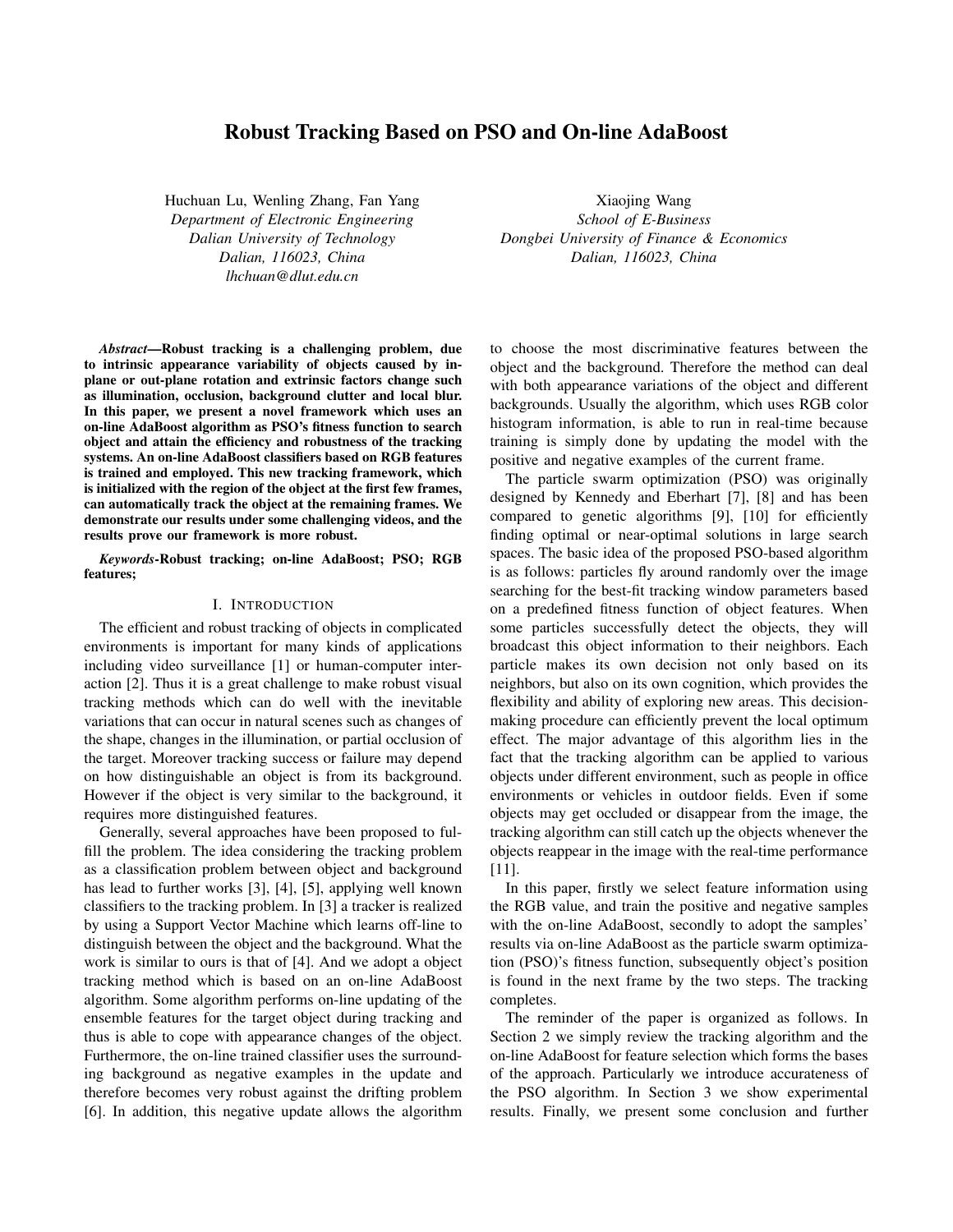work.

# II. TRACKING

*A. On-line Adaboost*

The basic idea of on-line Adaboost proposed by [12] is that the importance of a sample can be estimated by propagating it through a series of selectors consisting of a set of weak learners. A selector selects exactly one of a set of *M* weak learners with hypothesis  $H^{weak} = \{h_1^{weak}, ..., h_M^{weak}\}\$ 

$$
h^{sel}(x) = h_m^{weak}(x) \tag{1}
$$

where  $m$  is chosen according to an optimization criterion. In fact, we use the estimated error  $e_i$  of each weak classifier  $h_i^{weak} \in H^{weak}$  such that  $m = \arg \min_i e_i$ <br>Weak learners H correspond to features

Weak learners  $H$  correspond to features hence selectors can select from a subset of *M* features  $F_{sub}$  =  ${f_1, ..., f_M | f_i \in F}$  of the feature pool. A fixed set of *N* selectors  $h_1^{sel}, ..., h_N^{sel}$  is initialized randomly, each with its own feature pool. When a new training sample  $\lt r, y \gt$ own feature pool. When a new training sample  $\langle x, y \rangle$ with an importance weight  $\lambda$  arrives, the selectors are updated. The selector selects the weak learner with the smallest error

$$
\arg\min_{m}\left(e_{n,m}\right),\qquad e_{n,m} = \frac{\lambda_{n,m}^{wrong}}{\lambda_{n,m}^{corr} + \lambda_{n,m}^{wrong}} \tag{2}
$$

Finally, the corresponding voting weight  $\alpha_n$  and the importance weight  $\lambda$  of the sample are updated and passed to the next selector  $h_{n+1}^{sel}$ .<br>The procedure is repea

The procedure is repeated for all selectors. By continuously entering labeled samples, selectors are trained. Therefore, a strong classifier is obtained by linear combination of selectors and used for classification later.

$$
h^{strong}(x) = sign\left(\sum_{n=1}^{N} \alpha_n \cdot h_n^{sel}(x)\right) \tag{3}
$$

Details of the algorithm can be found in [12].

## *B. PSO algorithm*

The particle swarm optimization's basic idea is introduced by [13] in detail. In the PSO algorithm each individual is called a "particle", and is subject to a movement in a multidimensional space that represents the belief space. Particles have memory, thus retaining part of their previous states. There is no restriction for particles to share the same point in belief space, but in any case their individuality is preserved. Each particle's movement is the composition of an initial random velocity and two randomly weighted influences: individuality, the tendency to return to the particle's best previous position, and sociality, the tendency to move towards the neighborhood's best previous position. The velocity and position of the particle at any iteration is updated based on the following equations:

$$
v_{id}^{t+1} = v_{id}^t + c_1 * \Phi_1 * (p_{id}^t - x_{id}^t) + c_2 * \Phi_2 * (p_{gd}^t - x_{id}^t)
$$
\n(4)

$$
x_{id}^{t+1} = x_{id}^t + v_{id}^{t+1}
$$
 (5)

Where  $v_{id}^t$  is the component in dimension d of the intervalse velocity in iteration  $t, r^t$  is the component in th particle velocity in iteration t,  $x_{id}^t$  is the component in dimension d of the i th particle position in iteration t,  $c_t$ ,  $c_t$ dimension d of the i th particle position in iteration t,  $c_1,c_2$ are constant weight factors, In our paper, they have the value 2.  $p_{id}^t$  is the best position achieved by particle i,  $p_{gd}^t$  is the best position found by the poighbors of particle i,  $\mathcal{F}_d$ ,  $\mathcal{F}_s$  are best position found by the neighbors of particle i,  $\Phi_1 \Phi_2$  are random factors in the [0,1] interval. According to (4), each particle adjusts its velocity by combing three forces: keeping the velocity of last moment, moving to the best position from its own memory, moving to the best position found by its neighbors. Different parameters in (4) provide varied balance among those three factors. Then a particle moves in the search space according to the combined velocity calculated by (4) to achieve a new position, which can present a new value of object features.

#### *C. Our approach*

In the traditional method, the location of the salient object is confirmed through sliding window search, whereby we obtain a confidence value after evaluating the output of the classifier at each pixel. So that a confidence map of all pixels is generated. We analyze the confidence map and shift the searching window to the new location where the maximal confidence value lies. To find out the maximum, a mean shift procedure[14] can be used. However, the procedure is implemented pixel-by-pixel, which consumes much time. Additionally, the system is very complex.

In our algorithm, traditional object detection method is not necessary because parameters describing the object of interest are assigned manually in the first frame. Firstly the classifiers are trained; we label positive samples from the first few frames, which are still necessary by manual method. We label the positive target window with the red window, and the window's size depends on the size of target which is in the video. At the same time, negative samples are extracted by taking regions of the same size as the target window from the surrounding background by the blue window. These samples are made several iterations through the on-line AdaBoost algorithm. However, in order to obtain a first model. Then we can complete the initialization of the tracker via the training procedure which is on-line AdaBoost procedure. After that the tracking can be completely automated.

We initialize a rectangle window enclosing the region of interest in the first frame which includes the parameters of object's position and scaling. Four parameters are identified to describe the rectangle windows, including 2D location of the central point, width and height of the rectangle. These parameters can build up a four-dimensional search space.

So in such a space, each particle presents a search window with specific values of parameters, which can be defined as:  $P = \{P_i | P_i (x_i, y_i, l_i, w_i), i = 1, 2, \ldots N\}$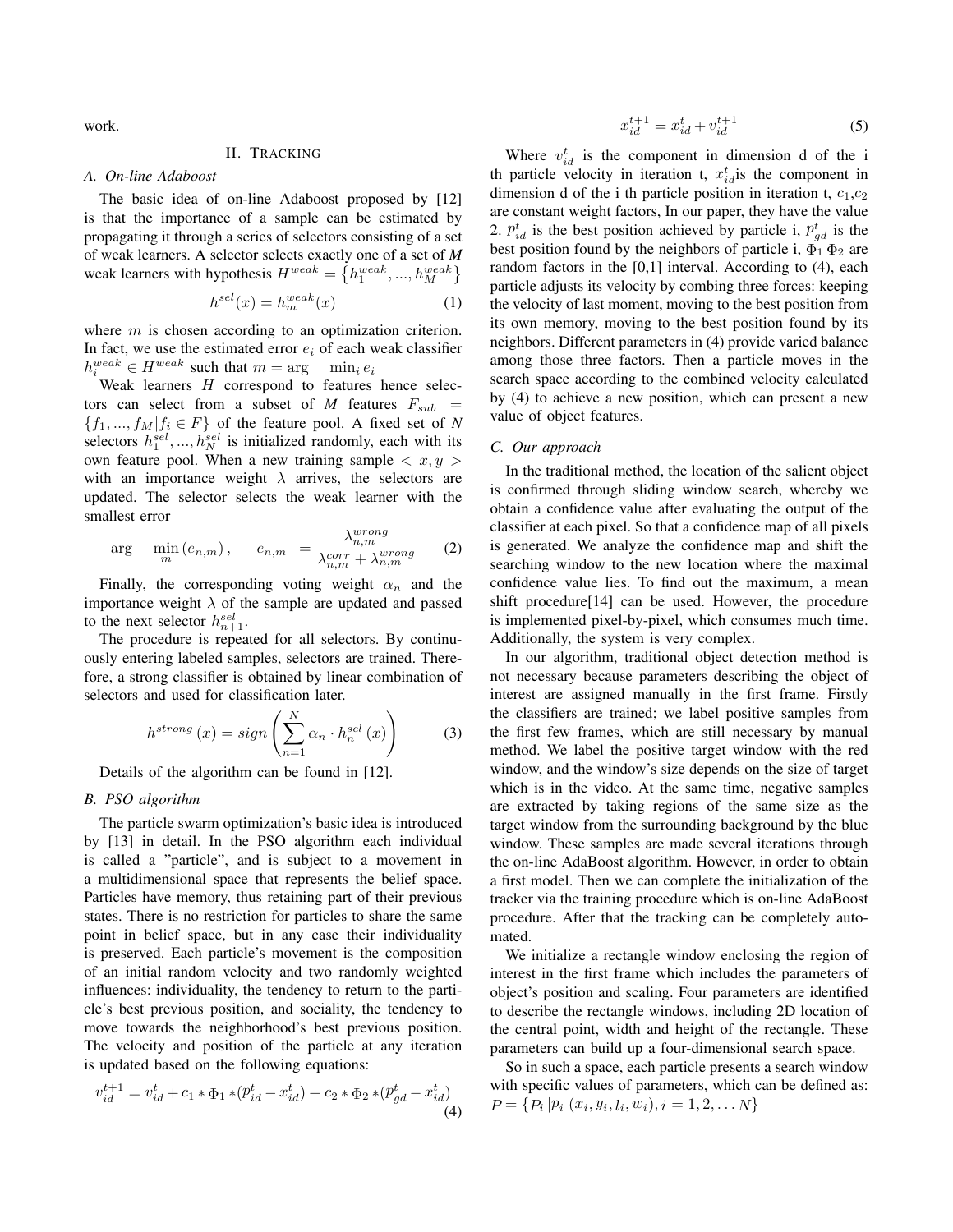Where  $x_i$  and  $y_i$  represent the central point of the rectangle related to particle i,  $l_i$  and  $w_i$  represents the length and width related to particle i, and N is the population of swarm particles. Each individual particle has different values of these parameters. The four parameters will change according to the object's variation at every iteration. So the tracking window will change its size and direction on the process of tracking. Every rectangle window represent a particle, all the particles will be put into the trained on-line AdaBoost classifiers to attain the confidence values.

In order to track, feature extraction is necessary. We use RGB color histogram to describe the color cue, due to its simplicity and swift. In the interests of simplicity, advanced to the next frame, we adopt the particle swarm optimization (PSO) for tracking. We specify the number of particles, which are randomly generated around the object position in the Previous Frame. What is more important, the method reduces search times greatly, compared with the traditional method. For each particle, we extract its corresponding window from the current frame, and calculate its confidence value, which is produced by PSO's fitness function [13].

The choice of PSO's fitness function is very important; also the method is especially novel in this paper. We send the RGB feature of the image block corresponding to the particle into the trained on-line AdaBoost classifier, so that we obtain a confidence value. The confidence values of all particles are regarded as the input of the fitness function.

At every time every particle can shift to find the optimum via some velocity, after that the global optimum will be found. There are some rules can terminate the whole procedure such as setting a threshold value, formulating the times of iteration and the number of particle. Subsequently, the optimal position is found. We regard the sample with the highest confidence as the tracking result and label the image block which is the region of interest.

Our proposed algorithm is easy to implement and runs very fast.

# III. EXPERIMENTAL RESULTS AND DISCUSSION

We run our algorithm on a Pentium 2GHz Dual Core PC with 1GB memory. We implement all codes by Matlab 7.0. All testing sequences are 320\*240 color images. The RGB color feature for characterize a sample is a 64 (4\*4\*4) dimensional histogram equally discredited in RGB color space. For on-line Adaboost, the number of selectors and weak learners are both 64, equal to the dimension of RGB feature vector. The number of particles randomly sampled is 20 and the times of iteration are 20. By dispersing particles in a relatively smaller region instead of the whole space, searching procedure can be definitely accelerated. The size of particle window varies following the object's change. And the particles' search radius is 20 pixels in this paper. The training procedure lasts for five or ten frames. Image



Figure 1. The boy stands up and wags his head greatly.

blocks warped are resized to 32\*32, and then used to extract features.

We apply our approach to several videos, and compare the tracking results with [11] in Figure 1. The comparison we make is of a sequence which contains a boy stands up and wags his head continuously, even rolls his head 90 degrees. Despite large variations, our approach can lock the boy's head all the time. The red boxes are detected object location. Compare with the [11], his tracking window drifts away, it can't find the object well. Moreover, the scale of detection windows alters automatically according to the states of the boy's head.

In the second video, one girl walks in the corridor which has some shadow at the end. When the girl disappears in the shadow and reappears from the shadow, our tracking window can still keep up with the object is shown in Figure 2. The proposed algorithm shows the robustness to keeping tracking the object all over the cases.

### IV. CONCLUSIONS AND FUTURE WORK

In this paper, we propose a novel framework which uses an on-line AdaBoost algorithm as PSO's fitness function to searching object and to achieve the efficiency and robustness of the tracking systems. Adopt the PSO algorithm with simple particles search methods instead of sliding window technique, which reduce much time Complexity intensely. Our approach has less strict requirements on the quantity